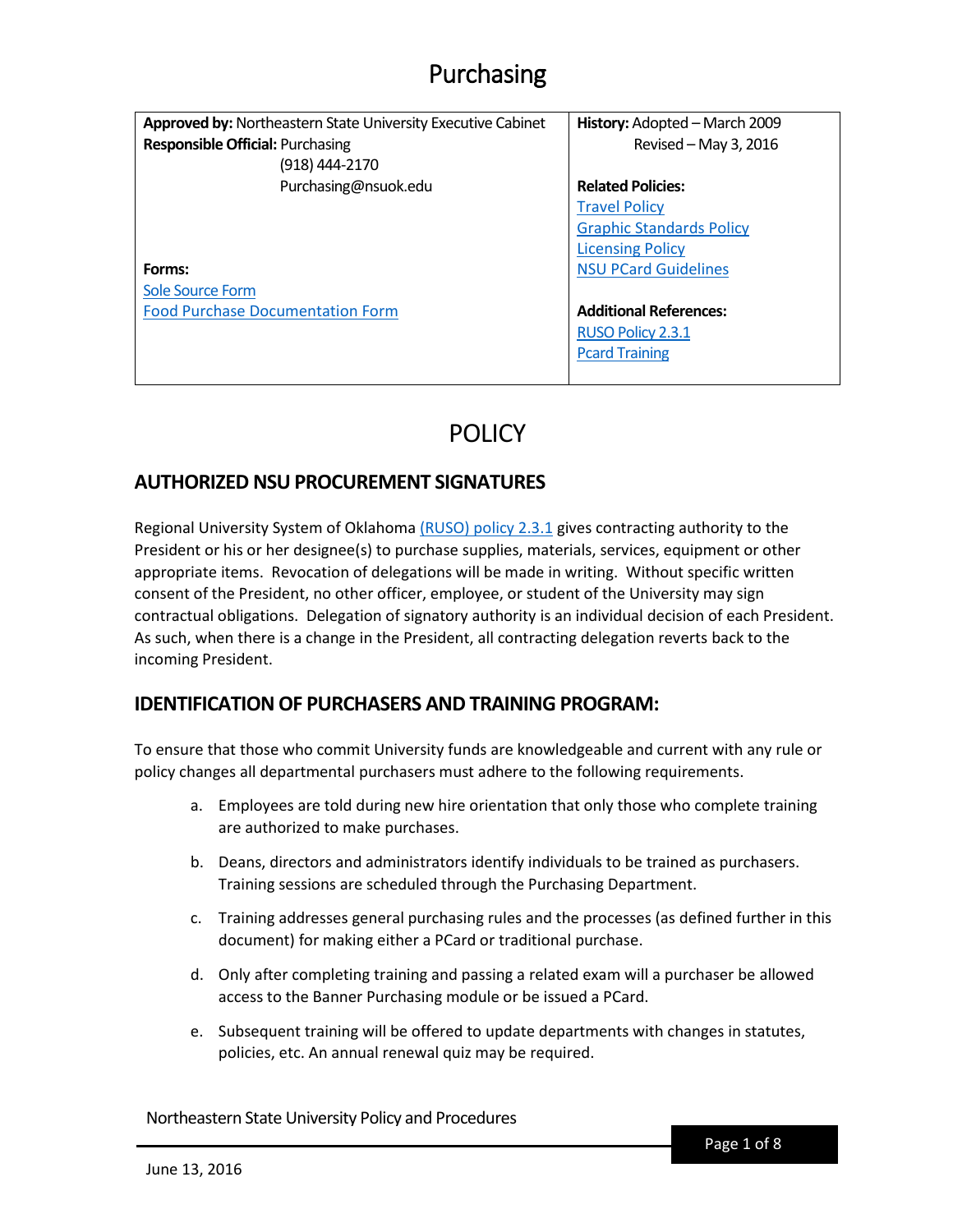- f. For those individuals who use their PCard exclusively for travel purposes, a subset of the PCard administrative system will be developed that will only allow travel transactions and a different training for this set of individuals will be offered.
- g. Individuals who fail the required quiz or who disregard purchasing policies may have their designation of purchaser revoked.
- h. To help ensure compliance, the Business Affairs office will only process payments for invoices and transactions made by designated purchasers, unless authorized by the Vice President for Administration and Finance or by Northeastern State Universities (NSU) President.
- i. Departments who disregard rules may have their purchasing authority revoked. The authority would then revert to the Vice Presidential or Presidential level.

### **ACCOUNT SPONSOR TRAINING**

Account sponsors must be able to make purchasing decisions to effectively manage their budget. To address this management need new account sponsors and administrators are required to attend purchasing trainings and complete the annual training updates. At any time an account sponsor loses official recognition as a purchaser, his/her immediate supervisor will be asked to perform budget and purchasing tasks until the account sponsor regains recognition as a purchaser.

### **CREATION AND APPROVAL OF REQUISITIONS**

Chapter Two of the Oklahoma Procedure Manual and Section 23, Article X of the Oklahoma State Constitution stipulate that agencies entering into an agreement for the purchase of goods, wares or merchandise, contractual services or construction projects for which labor and material must be furnished by outside vendors, shall document that agreement through purchase orders encumbered by the agency **prior** to goods received or services rendered. Organizational account sponsors must approve all purchase requests either electronically or with a written signature prior to the purchase of products, service, or processing of the request.

When a purchase is not encumbered before the purchase is made, a purchaser must provide written explanation for the missing, or delayed, encumbrance. This explanation must be signed by the account sponsor or vice president prior to a purchase order issuance. If the explanation is not deemed valid, the purchaser and account sponsor will be asked to jointly provide written explanation, which must be signed by their vice president or the President. At this point the purchaser and their account sponsor may have their purchasing privileges (both traditional and PCard) revoked for a period of six months. Notice of revocation will be shared with the purchaser, account sponsor, their vice president and the President. If an individual purchaser has three cases of unencumbered purchases in a twelve month period, there will be a mandatory six month suspension of purchasing privileges. These privileges will be reinstated only after a successful completion of the purchasing training.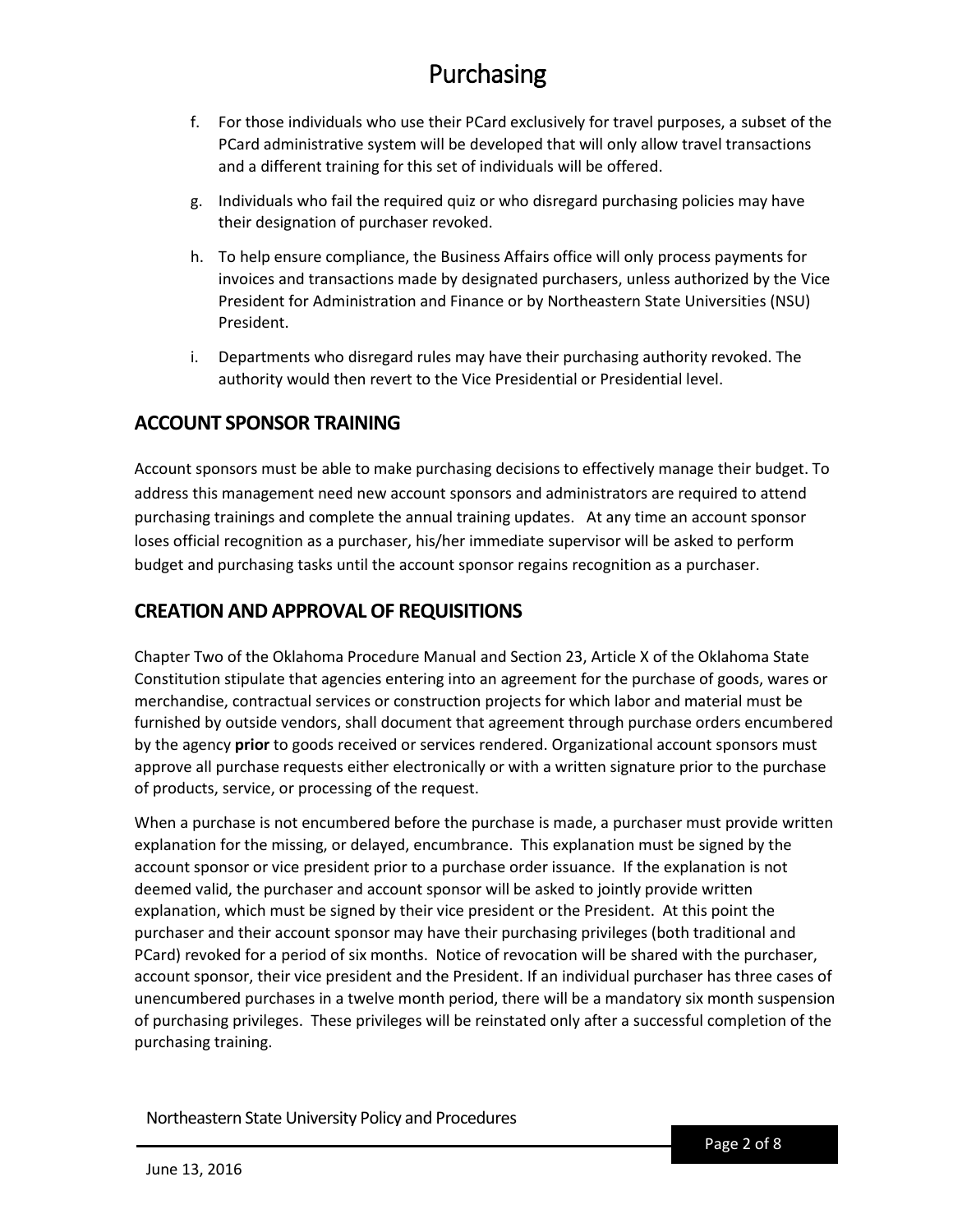NSU's Purchasing Department will return for correction all requisitions that have errors or do not comply with NSU Purchasing Policy, RUSO Policy, OSRHE, OMES and/or Oklahoma State Statutes.

Purchasers should require all vendors to provide a quote on the same, exact list of products or specifications for services. Providing different products or specifications on quote compromises the integrity of a quote. Requests for optional items may be appropriate in certain situations but must be previously approved by the Purchasing Department.

Requisition detail must be itemized in the same format as the itemized quote provided by the vendor. This procedure assists in accounting for all items in the ordering, approval and receiving process.

W-9 Forms are required for individuals or companies not already established as vendors within the University's Banner database. The requesting department should include the W-9 with requisition submission as part of required documentation prior to processing.

Generally, purchase orders are processed within five working days upon receiving all supporting documentation. Incomplete requisitions or requisitions without supporting documentation will be returned to the requester for further processing within five working days.

When quoting physical services for a specific project, no matter the dollar amount, a written scope of work defined by NSU personnel must be provided to the vendor(s). The scope of work is a required attachment to the requisition with other supporting paperwork. Supporting paperwork should include the service agreement and original vendor quote(s). The scope of work should clearly indicate what/where/when along with factors regarding specific brands or features, time frames, potential problems, start/finish dates and details regarding NSU approval and project completion. The vendor quote information and the scope of work designated by NSU are combined with the language on the requisition and prevailing terms and conditions to become the NSU Purchase Order Contract.

For more information about creating Banner requisitions, NSU personnel should attend a Purchasing Training event. Contact NSU Purchasing Department or the Purchasing Website for more information.

## **COMPETITIVE SHOP / \$5,000-\$25,000 / BY DEPARTMENT**

Purchases exceeding \$5,000 but no greater than \$24,999.99 are subject to competitive bidding. All quotes must be documented in writing (printed, email or letter) provided with the requisition. Verbal quotes are not acceptable. As with all "No Bid" responses, the Purchasing Department reserves the right to review and possibly re-quote acquisitions documented with "No Bids" to substantiate the best cost or value. The written document(s) between NSU and the vendor assure a transparent and mutual understanding of the specific service related project(s) and protect the University against incomplete work. Per Oklahoma Statute, lowest quote is awarded the PO. To request a best value solution, a formal RFP is issued through the Purchasing Department. Formal bidding requires up to three months to initiate; the requester should email the scope of work to the Purchasing Agent including certain specific information detailed below.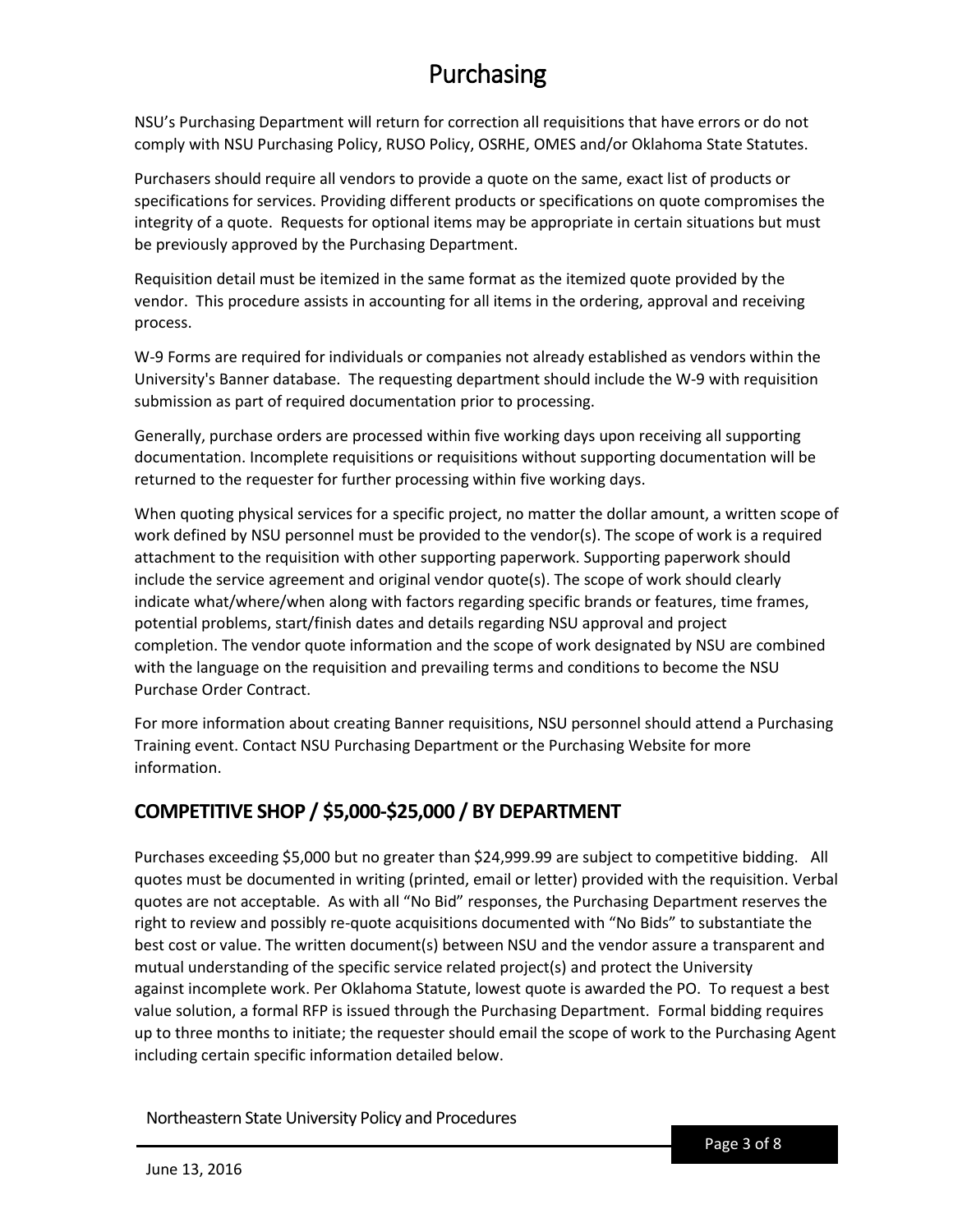When completing a required competitive shop form "No Bid" quotes are acceptable but not encouraged and include stipulations when utilized. A documented "No Bid" is required. The initial quote request should be sent to a specific individual within the vendor's company and documented. A written reply from the vendor indicating the reason for the responding "No Bid" or "No Quote" is necessary for the response to be considered viable. "No Bid" quotes must be in writing. Email and faxed responses are acceptable.

## **FORMAL BID / \$25,000-\$149,999 / BY PURCHASING DEPARTMENT**

Purchases expected to exceed \$25,000 require formal competitive bidding. Specifications and scope of work should be emailed to the Purchasing Agent. Purchases \$50,000 to \$149,999 do not require RUSO approval, but necessitate written notification of the purchase (Informational Board Item) on the RUSO Board Letter.

## **FORMAL BID / OVER \$150,000 / BY PURCHASING DEPARTMENT**

Purchases greater than \$150,000 require RUSO approval prior to initialization of the bid process. Requestor should submit the specifications and/or scope of work to the Purchasing Agent. RUSO approval will be requested by the Purchasing Agent or Assistant Vice President of Administration and Finance by inclusion on the RUSO board letter at the next scheduled board meeting. This prior approval process could possibly increase processing time of the solicitation due to the scheduling of RUSO board meetings and the timing of the request.

### **GENERAL INFORMATION**

Service-related acquisitions should always include a 'NOT TO EXCEED' (NTE) statement. Servicerelated acquisitions require the necessary service contract documentation for compliance with the IRS and [Independent Contractor](http://www.uco.edu/administration/pur-pay-trav/_purchasing/purchasing-policies-guidelines.asp#8) regulations.

In accordance to [State Statute Title 74 O.S., 74-85.3A.E.c,](http://www.uco.edu/administration/pur-pay-trav/files/files-pur-forms-docs/ok-statute74.pdf) change orders may be issued to increase a purchase order or contract for the acquisition not exceeding ten percent (10%) of the original purchase order or contract total price. Purchasing and Accounts Payable departments are authorized to increase purchase orders for shipping and transportation cost not to exceed (10%) ten percent or (\$50) fifty dollars of existing encumbrance.

ITB (Invitation to Bid) -NSU invites contractors or equipment suppliers to submit a proposal on a specific project to be realized or product or service to be furnished. Award decision is focused on pricing, and not on ideas or concepts.

RFP (Request for Proposal) – A request for proposal solicits bids for services or products which cannot be evaluated on cost alone. Award decision will be made by committee based on 'best value' proposal, considering specific evaluation criteria, including cost, in the award decision. For purchases in excess of \$25,000, the requestor must submit the specifications and/or detailed scope of work to the Purchasing Agent for review. The final decision to make a purchase in excess of \$25,000 from a state or consortium contract or other existing contract option or formal solicitation is at the discretion of the Purchasing Agent or Assistant Vice President of Business and Finance. Purchases in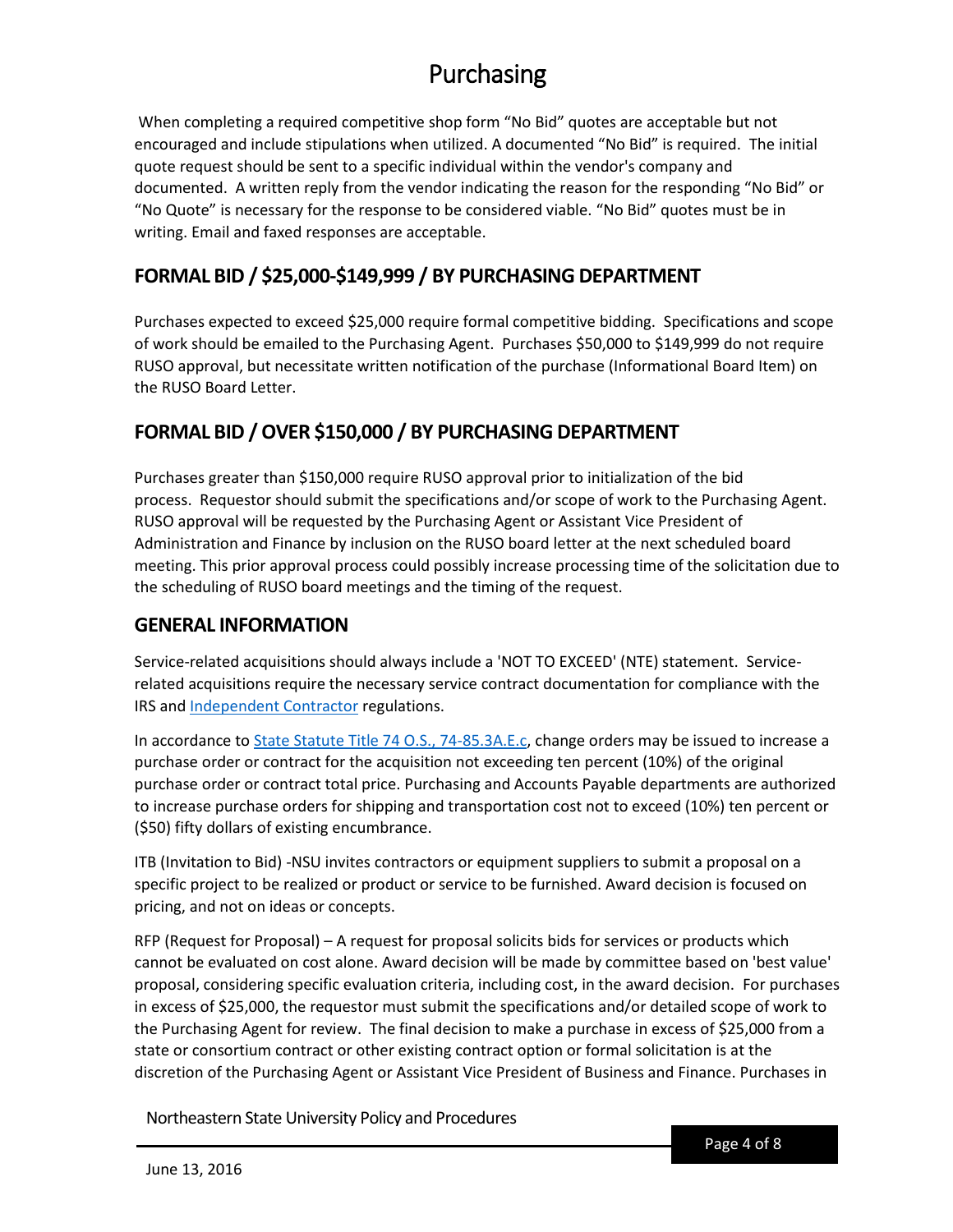excess of \$25,000 require up to a three month RFP process (writing, bidding, evaluation and award). Requestors should submit specifications and scope of work to the Purchasing Agent.

If an acquisition for goods or services pre-dates the requisition (encumbrance document), the Purchasing Department cannot process purchase orders without appropriate justification from the requesting department.

Splitting purchases to avoid purchasing quote/bid limits is inappropriate and considered a significant compliance issue for both PCard and requisition/purchase order transactions. Split purchasing is defined by state statute as "dividing a known quantity or failing to consolidate a known quantity of an acquisition for the purpose of evading a competitive bidding requirement". Split purchasing is illegal and a felony in accordance to Title 74 O.S. The wrongful practice also violates NSU and RUSO policy.

### **PCARD**

Purchases up to \$5,000 may be made via Purchasing Card (PCard). There are no requirements for cost competition at this dollar level, but as an institutional practice, purchasers are encouraged to obtain the best available price.

Purchases up to \$5,000 may be made via valid NSU purchase order if the PCard cannot be utilized. Reasons for not utilizing the PCard should be communicated on the requisition by the requester as a requisition item. If the purchase involves a service related project, despite the statute and policy threshold dollar amount for written quotes, NSU departments should create a written scope of work and receive a written vendor quote, prior to creation of the requisition and purchase order. Written documents between NSU and the vendor assure a transparent and detailed agreement of the specific service(s) related project and protect the University against incomplete or contested work.

Splitting a Pcard purchase will result in suspension of Pcard privileges. The second violation will result in revocation of privileges and possible disciplinary action.

For more information see: [NSU PCard Guidelines](https://offices.nsuok.edu/Portals/23/Business%20Affairs%20Forms/Purchasing%20Card%20Policy%20and%20Agreement.pdf)

## **COMPETITIVE BIDDING POTENTIAL EXCEPTIONS**

Purchases in excess of \$25,000 requiring formal competitive bidding will be processed with a purchase order issued upon completion of the formal solicitation process, contract award and mandatory RUSO approval, if applicable. The following conditions may exempt a purchase request from competitive bidding, at the discretion and approval of the Purchasing Agent, but does not exclude collecting and submitting appropriate supporting documentation and/or acquiring RUSO approval.

1. [Sole Source/Sole Brand](http://procedures.nsuok.edu/Portals/6/Forms/Sole-Source-Acquisition.pdf) Purchase - documented affidavit must be submitted with requisition for approval. Request should include specific issue necessitating this request.

2. Purchase made from [DCS Oklahoma Statewide](https://www.ok.gov/dcs/solicit/app/contractSearch.php) Contract or [Federal General Services](http://www.uco.edu/administration/pur-pay-trav/redirects/redirect-gsa-contracts.asp)  [Administration \(GSA\)](http://www.uco.edu/administration/pur-pay-trav/redirects/redirect-gsa-contracts.asp) Contract.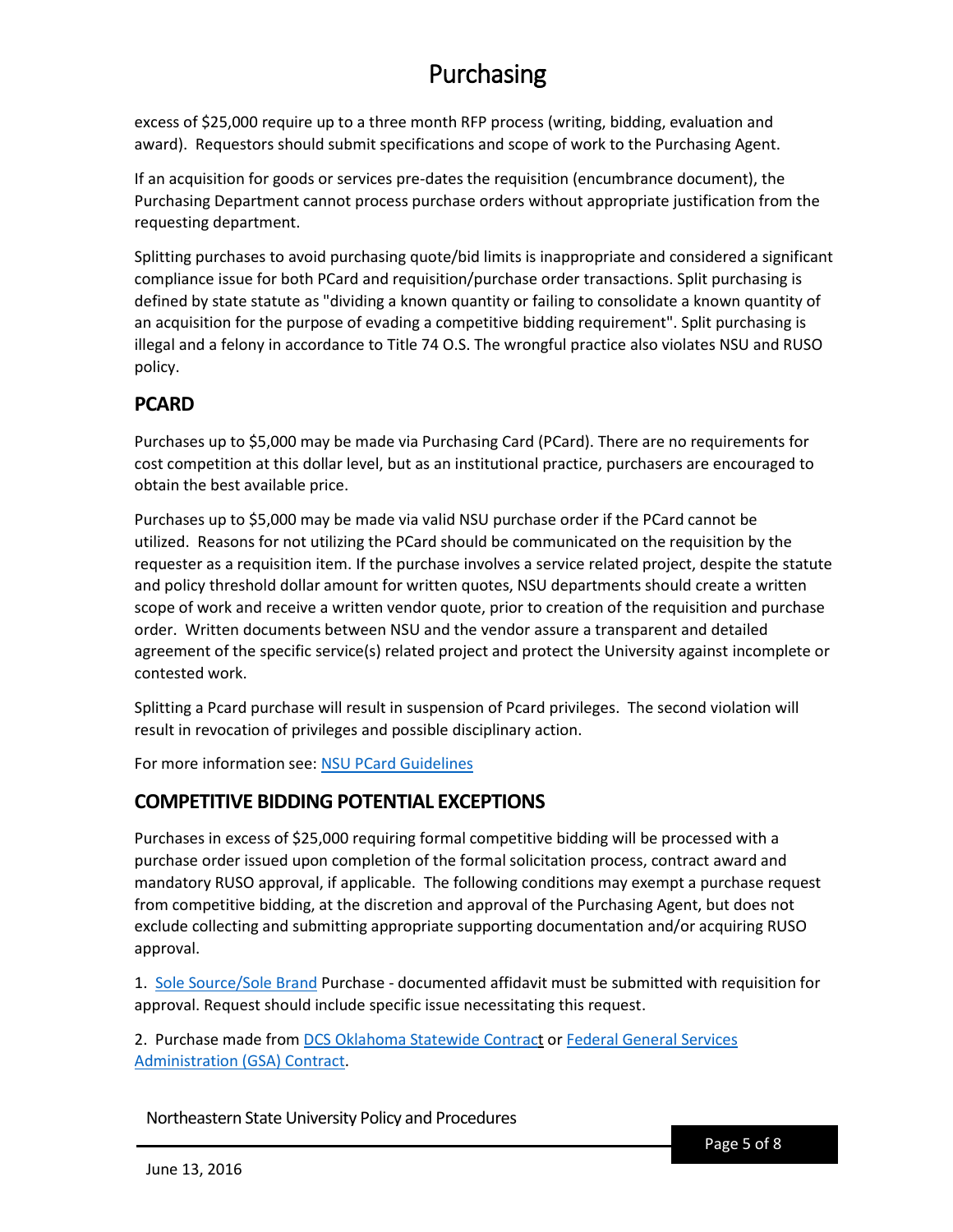3. Purchases made on contracts of other state agencies or state institutions of higher education.

4. Purchases made on contracts of institutional related consortiums and organizations formed to take advantage of the combined purchasing power of member institutions. Consortiums must have used a competitive bid process compliant with State of Oklahoma guidelines.

5. Purchases of institution membership dues or services from associations directly related to the function of higher education institutions.

6. Utility purchases available from only one source.

7. Contracts for professional services as defined in Section 803 of Title 18 O.S.; unlimited dollar amounts per [PIM 09-01.](https://www.ok.gov/dcs/searchdocs/app/manage_documents.php?att_id=2687)

8. Research subcontracts with other institutions of higher education or state agencies.

9. Purchase of library books and other materials for library use.

10. Public construction contracts requiring competitive bidding in compliance with competitive bidding threshold.

11. Conferences and official designated lodging.

12. Grants identifying specific items or individuals. Grant paperwork specifics is required documentation for requisition approval.

13. Real estate leases - property management

14. Items placed by direct order with the prison industries of the Oklahoma Department of Corrections, and items statutorily exempt from bidding.

15. State Risk Management premiums

16. Aircraft and aircraft related parts

17. Livestock

## **COMPUTER AND NETWORK ACCESS PURCHASES & A/V MULTIMEDIA CAMPUS STANDARDS PER THE OFFICE OF INFORMATION TECHNOLOGY**

All IT related purchases must be routed through the Office of Information Technology for approval prior to being submitted on a requisition to the Purchasing Department. Currently the approval process will route requisitions to Information Technology for approval automatically. If a requisition is submitted to Purchasing without IT approval, the request will be returned to the respective department. ALL technology purchases, including hardware, software, printers, etc., must be made with the approval of the Office of Information Technology.

#### **FOOD AND BEVERAGE PURCHASES -** Requires A Food Purchase Documentation Form

A Food Purchase Documentation Form is required for all requisitions, check requests, petty cash and PCard purchases when meals are requested. RUSO Policy denotes the following: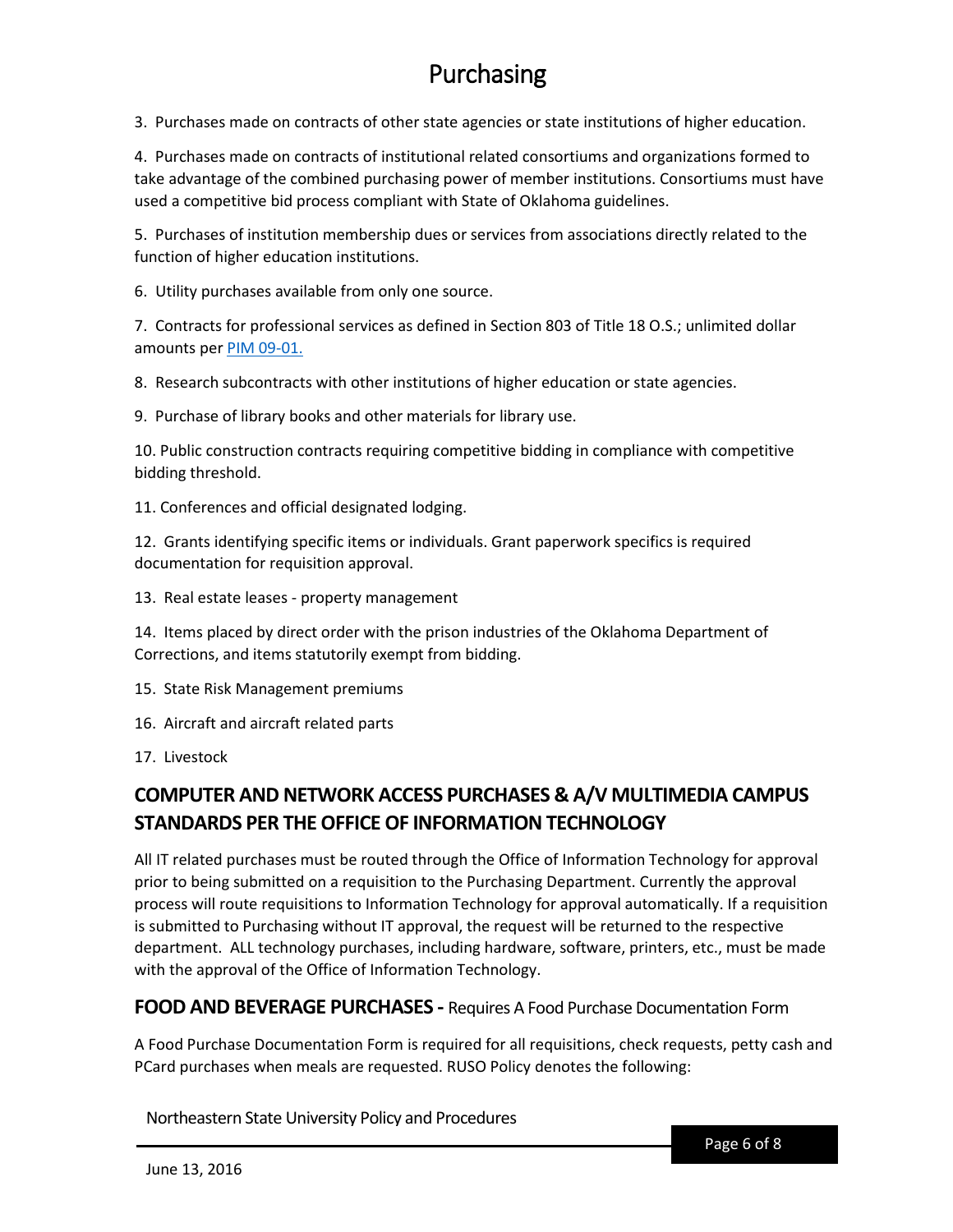"The University must maintain internal procedures and adequate file documentation consistent with the Board policy and establishes:

- (1) The public purpose of an expenditure
- (2) Prior approval by the President or his/her designee
- (3) The cost
- (4) Documentation of the reimbursement"

This form is required for all meals. The completed and executed form must be attached as supporting documentation for requisitions, check requests, petty cash and Purchasing Card (PCard) purchases.

Refreshments such as cookies, beverages, and light hors d'oeuvres are not considered a meal and therefore do not require the Food Purchase Documentation Form.

### **FURNITURE PURCHASING POLICY**

All furniture purchased for delivery must be fully assembled. If assembly is not available, the department will be responsible for the assembly.

### **INDIVIDUAL MEMBERSHIP DUES PAYMENT POLICY**

NSU does not pay individual employee's membership dues. Memberships must be Institutional Memberships. Payment is authorized by purchase order or PCard in accordance t[o OSF Chapter 300,](http://www.uco.edu/administration/pur-pay-trav/files/files-pay-forms-docs/ok-office-state-finance-ch300.pdf) 319P. Memberships may be specific to a position. As long as the membership is transferrable to any person holding that position it is an allowable expenditure. Documentation on transferability is required.

Example: A membership is purchased for the Director of Housing. The current Director retires and is replaced by a new Director. The new Director is able to take over the membership and have the same benefits as the previous Director at no additional cost.

### **RECEIVING TANGIBLE ITEMS**

To ensure the entire procurement and payment process flows smoothly, it is imperative for departments to properly document accurate and complete receipts of products (tangible merchandise). In most circumstances, purchases (PCard or purchase order) are delivered to Central Receiving and redistributed to the appropriate department by Central Receiving personnel. Signature for delivery is obtained at this time. However, situations involving desk top delivery, local purchase / pickup, mail delivery and purchases not delivered through Central Receiving result in no tangible product processed through Central Receiving. It is mandatory in each scenario the department:

Document the receipt of the product by signing the purchase order copy or signing the packing slip, including the date of receipt, and forwarding by email or fax, to Central Receiving.